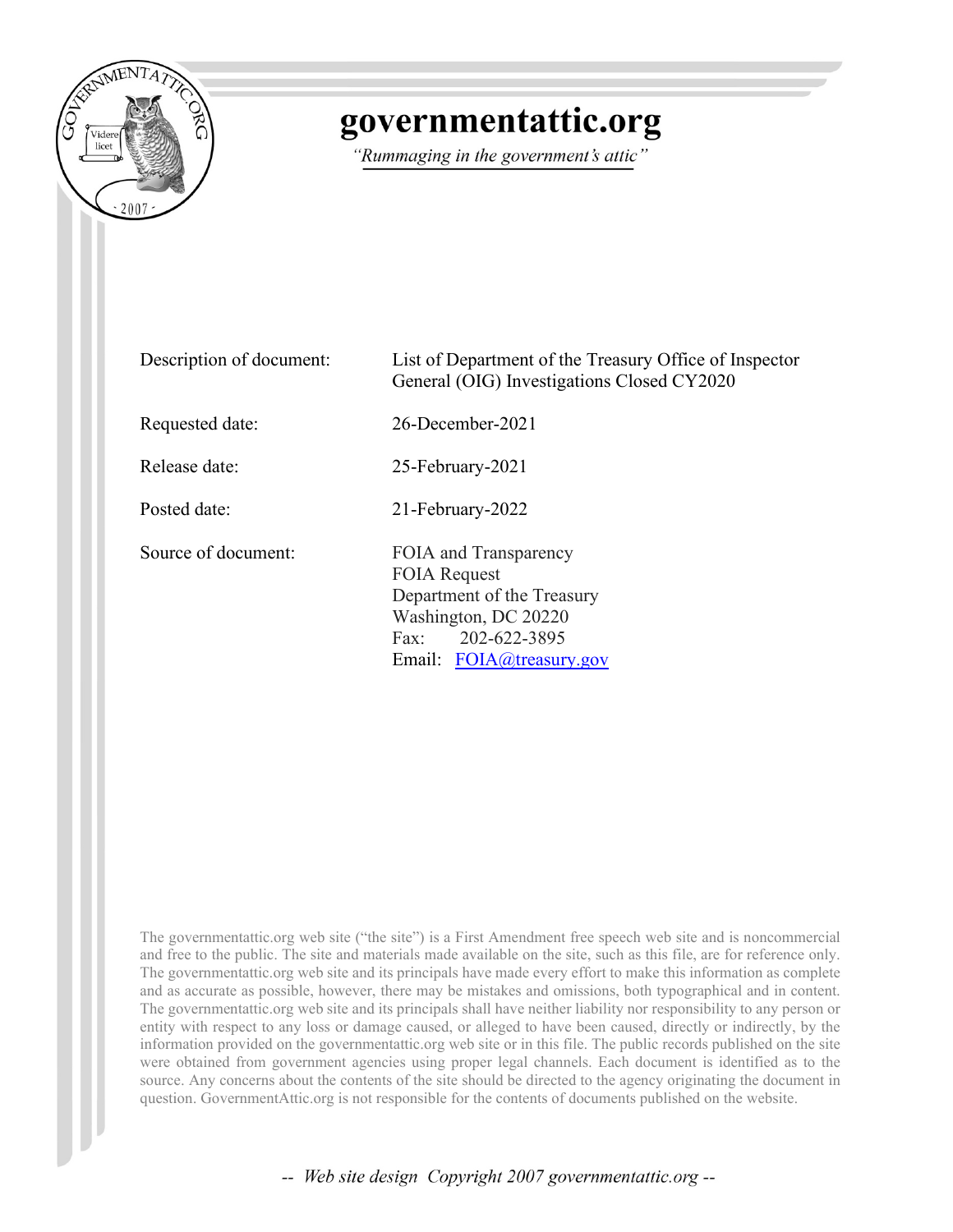

OFFICE OF INSPECTOR GENERAL

February 25, 2021

Sent via email

Subject: OIG Freedom of Information Act Request 2021-FOIA-00158 Final Response

This responds to your Freedom of Information Act (FOIA) request to the Department of the Treasury (Treasury), dated December 26, 2021. Your request sought:

A copy of the list of Dept of the Treasury Office of Inspector General investigations CLOSED during Calendar Year 2020.

In response to your request a search within the Treasury Office of Inspector General's (OIG) Office of Investigations (01) was conducted. 01 completed its search and identified seven (7) pages of records responsive to your request. Upon review, Treasury OIG has determined the enclosed pages are fully releasable and no exemptions have been claimed.

This is a final response to your request. If you would like to discuss this response you may contact the Treasury Departmental Office FOIA Public Liaison via telephone at (202) 622-8098, or email at FOIAPL@treasury.gov.

If additional questions arise concerning this response, please contact us at OIGFOIA@oig.treas.gov and include the above-referenced request number.

Sincerely,

Camille Callender

Camille Callender Assistant Counsel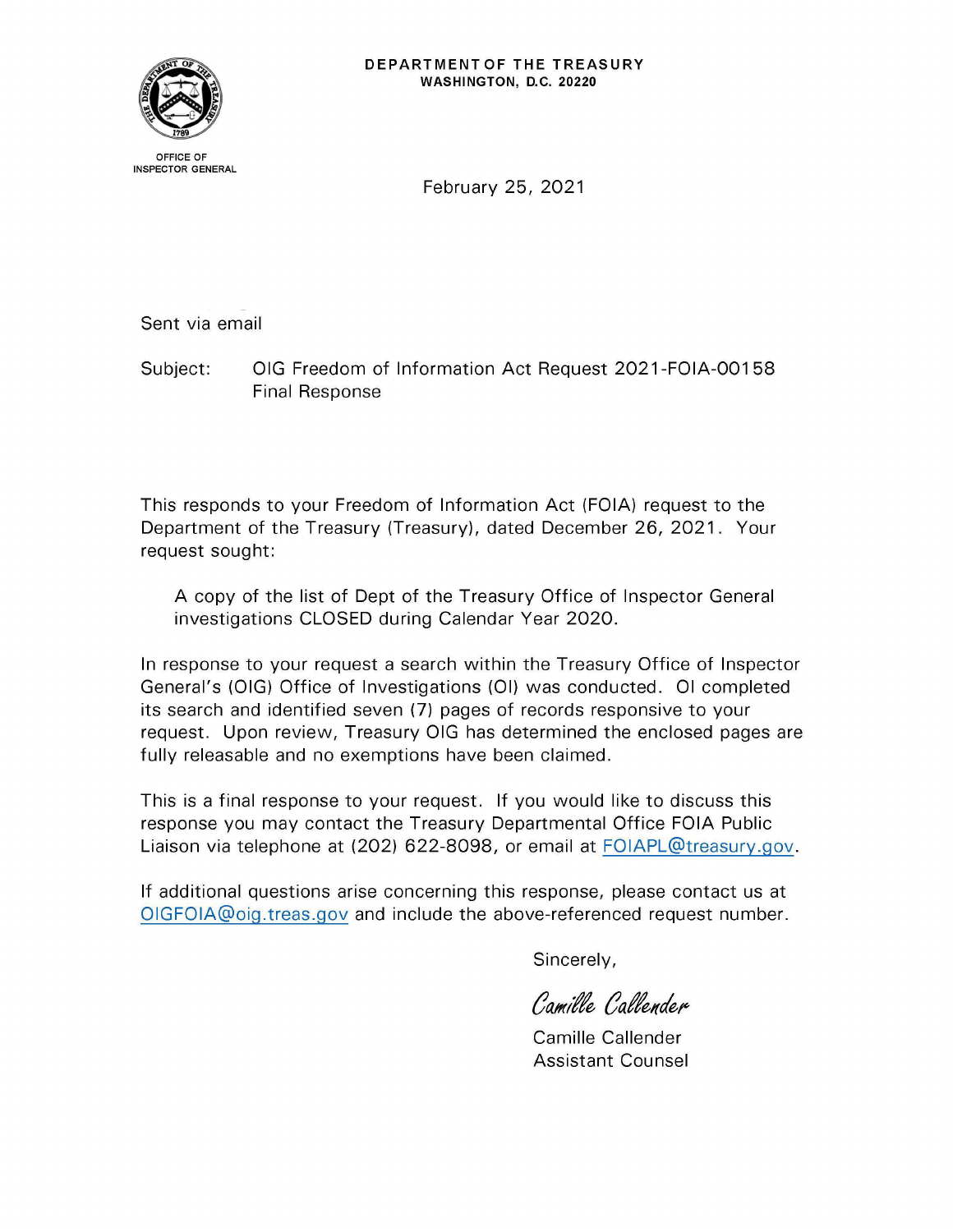| <b>Number</b>    | <b>Date Initiated</b> | <b>Date Closed</b> | <b>Allegations</b>                                                       | <b>Current Status</b> |
|------------------|-----------------------|--------------------|--------------------------------------------------------------------------|-----------------------|
| DO-15-1736-I     | 6/1/2015              | 01/03/2020         | <b>Improper Payments</b>                                                 | Closed                |
| BFS-18-0101-I    | 8/7/2018              | 01/03/2020         | Identity Theft, Improper Payments, Closed<br><b>TSP Fraud</b>            |                       |
| DO-18-0060-I     | 3/12/2018             | 01/07/2020         | Cyber                                                                    | Closed                |
| OCC-19-0023-I    | 12/1/2018             | 01/13/2020         | <b>False Statements</b>                                                  | Closed                |
| TFA-17-0864-I    | 8/28/2017             | 01/16/2020         | Other                                                                    | Closed                |
| OCC-15-2022-I    | 7/16/2015             | 01/16/2020         | SCAM-Other                                                               | Closed                |
| BFS-17-0861-I    | 8/21/2017             | 01/16/2020         | BFS-Non CFIF Treasury Check Fraud Closed                                 |                       |
| SCAM-15-1038-I   | 2/20/2015             | 01/17/2020         | Misuse of Treasury Name/Seal                                             | Closed                |
| BFS-17-0849-I    | 7/25/2017             | 01/28/2020         | BFS-Check Forgery Ins. Fund                                              | Closed                |
| BFS-16-0102-I    | 10/15/2015            | 01/28/2020         | Bank-Obstruction/OOI/etc., Other                                         | Closed                |
| TFA-18-0080-I    | 6/1/2018              | 01/31/2020         | Other                                                                    | Closed                |
| OCC-15-2240-I    | 8/31/2015             | 01/31/2020         | Other                                                                    | Closed                |
| FinCEN-18-0015-I | 10/19/2017            | 01/31/2020         | Other                                                                    | Closed                |
| BFS-18-0057-I    | 2/27/2018             | 01/31/2020         | SCAM-Sovereign Citizen-Misuse of Closed<br><b>Treasury Name/Seal/RTN</b> |                       |
| USM-20-0025-I    | 1/16/2020             | 02/03/2020         | 5 CFR 2635.701 Misuse of Position, Closed<br>Theft                       |                       |
| TTB-19-0063-I    | 9/25/2019             | 02/05/2020         | Theft                                                                    | Closed                |
| OCC-19-0049-I    | 5/7/2019              | 02/05/2020         | <b>Identity Theft</b>                                                    | Closed                |
| OCC-17-0866-I    | 8/29/2017             | 02/05/2020         | False Statements, Loan/Mortgage                                          | Closed                |
| MSB-19-0027-I    | 12/17/2018            | 02/06/2020         | <b>Money Service Businesses</b>                                          | Closed                |
| BFS-17-0692-I    | 2/24/2017             | 02/06/2020         | BFS-Check Forgery Ins. Fund                                              | Closed                |
| BEP-16-1196-I    | 3/10/2016             | 02/11/2020         | <b>Mutilated Currency</b>                                                | Closed                |
| FinCEN-20-0013-I | 11/8/2019             | 02/12/2020         | 5 CFR 2635.705 Use of Official Time Closed                               |                       |
| FinCEN-16-0699-I | 1/21/2016             | 02/12/2020         | SCAM-Impersonating a Treasury<br>Official                                | Closed                |
| BFS-15-2323-I    | 9/15/2015             | 02/12/2020         | BFS-Non CFIF Treasury Check Fraud Closed                                 |                       |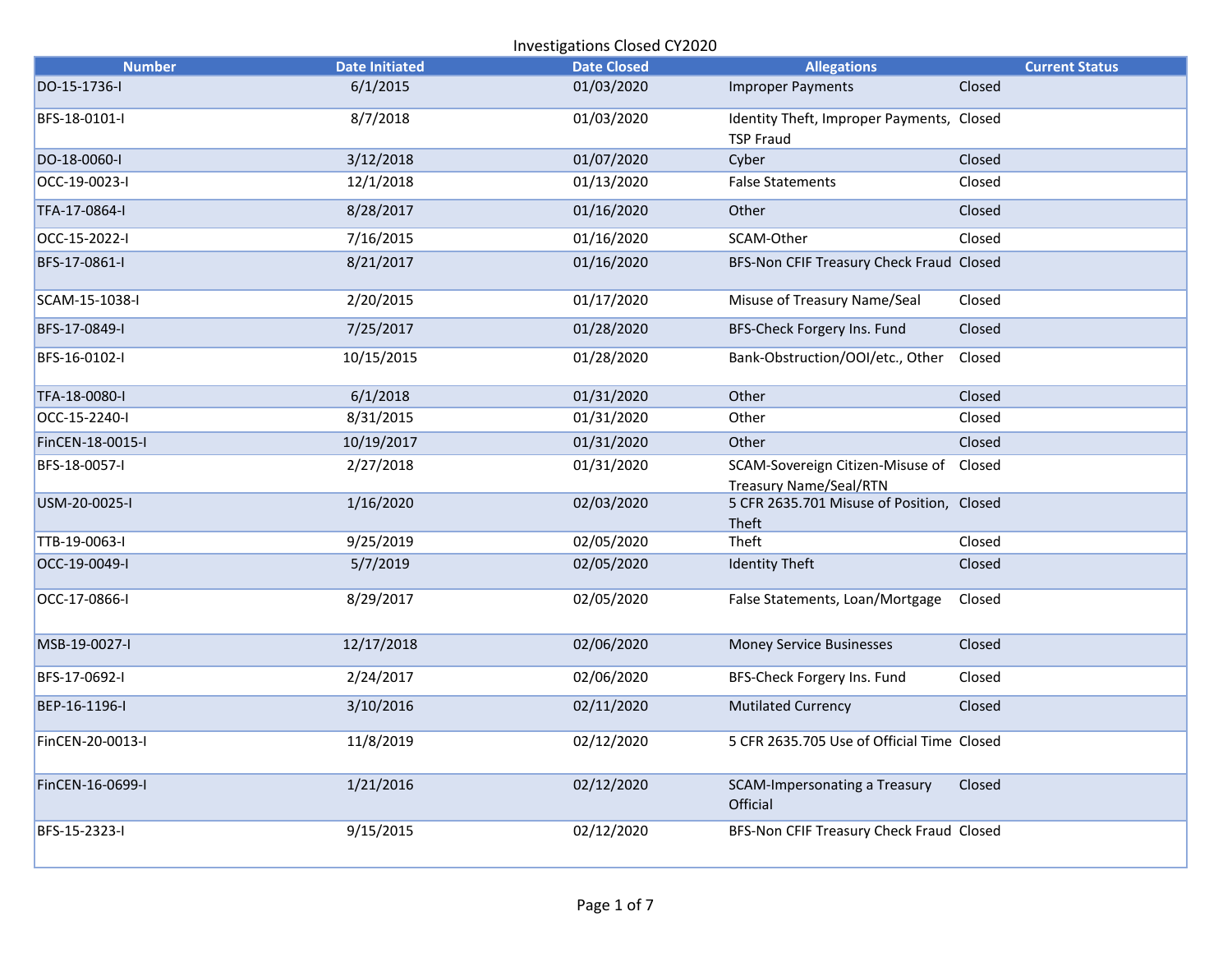| <b>Number</b>    | <b>Date Initiated</b> | <b>Date Closed</b> | <b>Allegations</b>                                                          | <b>Current Status</b> |
|------------------|-----------------------|--------------------|-----------------------------------------------------------------------------|-----------------------|
| OCC-20-0029-I    | 2/6/2020              | 02/14/2020         | Bank-Obstruction/OOI/etc.,<br>Credit/TravelCard Fraud, Identity<br>Theft    | Closed                |
| BFS-15-1606-I    | 5/12/2015             | 02/14/2020         | BFS-Non CFIF Treasury Check Fraud Closed                                    |                       |
| TFA-19-0056-I    | 6/12/2019             | 02/27/2020         | <b>Identity Theft</b>                                                       | Closed                |
| TFA-17-0848-I    | 7/20/2017             | 02/27/2020         | <b>Identity Theft</b>                                                       | Closed                |
| USM-19-0047-I    | 5/6/2019              | 03/04/2020         | Pornography - Child                                                         | Closed                |
| BFS-15-2309-I    | 9/11/2015             | 03/05/2020         | BFS-Check Forgery Ins. Fund                                                 | Closed                |
| OCC-17-0691-I    | 2/24/2017             | 03/09/2020         | Other                                                                       | Closed                |
| USM-19-0061-I    | 9/4/2019              | 03/11/2020         | Threats                                                                     | Closed                |
| FinCEN-18-0104-I | 10/23/2018            | 03/11/2020         | SCAM-Impersonating a Treasury<br>Official, SCAM-Other                       | Closed                |
| OCC-17-0261-I    | 11/21/2016            | 03/12/2020         | Bank-Obstruction/OOI/etc.                                                   | Closed                |
| DO-17-0199-I     | 11/1/2016             | 03/12/2020         | Other                                                                       | Closed                |
| TFA-18-0084-I    | 6/18/2018             | 03/16/2020         | <b>Identity Theft</b>                                                       | Closed                |
| BFS-17-0827-I    | 5/16/2017             | 03/16/2020         | BFS-Check Forgery Ins. Fund                                                 | Closed                |
| BFS-15-0596-I    | 12/18/2014            | 03/17/2020         | BFS-Non CFIF Treasury Check Fraud Closed                                    |                       |
| ZZZ-17-0351-I    | 12/14/2016            | 03/23/2020         | <b>Identity Theft</b>                                                       | Closed                |
| OCC-18-0058-I    | 3/6/2018              | 03/23/2020         | <b>Identity Theft</b>                                                       | Closed                |
| OCC-16-0211-I    | 11/2/2015             | 03/23/2020         | <b>Money Service Businesses</b>                                             | Closed                |
| FinCEN-19-0017-I | 10/23/2018            | 03/23/2020         | <b>Ethics Violation, Theft</b>                                              | Closed                |
| BFS-20-0010-I    | 10/18/2019            | 03/23/2020         | BFS-Tax Refund Fraud, False<br>Claims, Identity Theft, Improper<br>Payments | Closed                |
| OCC-18-0062-I    | 3/12/2018             | 03/24/2020         | <b>Identity Theft</b>                                                       | Closed                |
| BFS-15-2032-I    | 7/17/2015             | 03/25/2020         | <b>BFS-ACH Fraud</b>                                                        | Closed                |
| BEP-19-0054-I    | 6/6/2019              | 03/25/2020         | 31 CFR 0.208 Falsification of Official Closed<br>Records, Other             |                       |
| TFA-19-0038-I    | 3/7/2019              | 03/26/2020         | <b>Identity Theft</b>                                                       | Closed                |
| OCC-18-0042-I    | 1/19/2018             | 03/26/2020         | Bank-Obstruction/OOI/etc.                                                   | Closed                |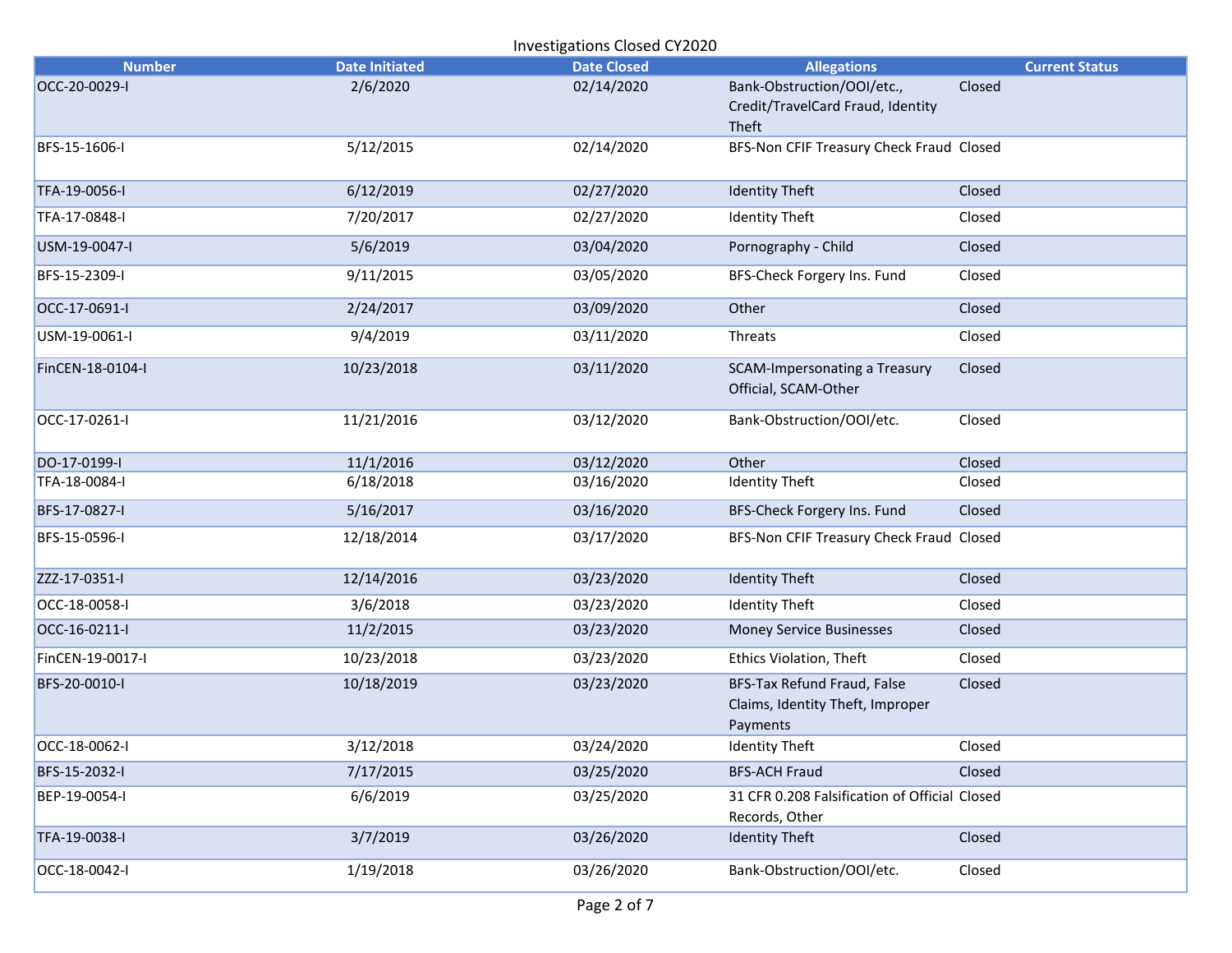|                | Investigations Closed CY2020 |                    |                                                                                 |                       |  |  |
|----------------|------------------------------|--------------------|---------------------------------------------------------------------------------|-----------------------|--|--|
| <b>Number</b>  | <b>Date Initiated</b>        | <b>Date Closed</b> | <b>Allegations</b>                                                              | <b>Current Status</b> |  |  |
| BFS-17-0289-I  | 12/2/2016                    | 03/26/2020         | Theft                                                                           | Closed                |  |  |
| BFS-16-1348-I  | 3/28/2016                    | 03/26/2020         | BFS-Check Forgery Ins. Fund                                                     | Closed                |  |  |
| SCAM-17-0831-I | 6/2/2017                     | 03/27/2020         | <b>Identity Theft</b>                                                           | Closed                |  |  |
| OCC-18-0106-I  | 8/14/2018                    | 03/27/2020         | Cyber                                                                           | Closed                |  |  |
| TFA-18-0112-I  | 9/6/2018                     | 03/30/2020         | <b>Identity Theft</b>                                                           | Closed                |  |  |
| BFS-15-2319-I  | 9/15/2015                    | 03/30/2020         | <b>BFS-Non CFIF Treasury Check</b><br>Fraud, Improper Payments                  | Closed                |  |  |
| BFS-15-1656-I  | 5/20/2015                    | 04/06/2020         | <b>BFS-Tax Refund Fraud</b>                                                     | Closed                |  |  |
| BFS-20-0042-I  | 4/8/2020                     | 04/09/2020         | BFS-Non CFIF Treasury Check Fraud Closed                                        |                       |  |  |
| BFS-19-0024-I  | 12/10/2018                   | 04/09/2020         | Theft                                                                           | Closed                |  |  |
| TFA-19-0039-I  | 3/7/2019                     | 04/14/2020         | Identity Theft, Loan/Mortgage,<br>National Credit Union Association             | Closed                |  |  |
| TFA-19-0012-I  | 10/5/2018                    | 04/14/2020         | Identity Theft, Theft                                                           | Closed                |  |  |
| TFA-17-0863-I  | 8/23/2017                    | 04/16/2020         | <b>Identity Theft</b>                                                           | Closed                |  |  |
| BFS-18-0063-I  | 3/13/2018                    | 04/23/2020         | <b>BFS-ACH Fraud</b>                                                            | Closed                |  |  |
| BFS-18-0086-I  | 6/18/2018                    | 05/04/2020         | <b>Improper Payments</b>                                                        | Closed                |  |  |
| OIG-19-0033-I  | 2/26/2019                    | 05/05/2020         | Other                                                                           | Closed                |  |  |
| OCC-19-0011-I  | 10/5/2018                    | 05/05/2020         | SCAM-Email                                                                      | Closed                |  |  |
| BEP-16-0379-I  | 11/23/2015                   | 05/11/2020         | False Claims, Money Service<br><b>Businesses, Mutilated Currency</b>            | Closed                |  |  |
| DO-20-0045-I   | 4/16/2020                    | 05/12/2020         | Misuse of Treasury Name/Seal,<br>SCAM-Other                                     | Closed                |  |  |
| DO-16-1253-I   | 3/21/2016                    | 05/13/2020         | Contract/Grant/Procurement Fraud Closed                                         |                       |  |  |
| DO-19-0044-I   | 3/28/2019                    | 05/28/2020         | Ethics Violation, Misconduct by<br>Senior (GS-15 or Above) Treasury<br>Official | Closed                |  |  |
| BFS-15-1396-I  | 4/9/2015                     | 05/28/2020         | BFS-Non CFIF Treasury Check Fraud Closed                                        |                       |  |  |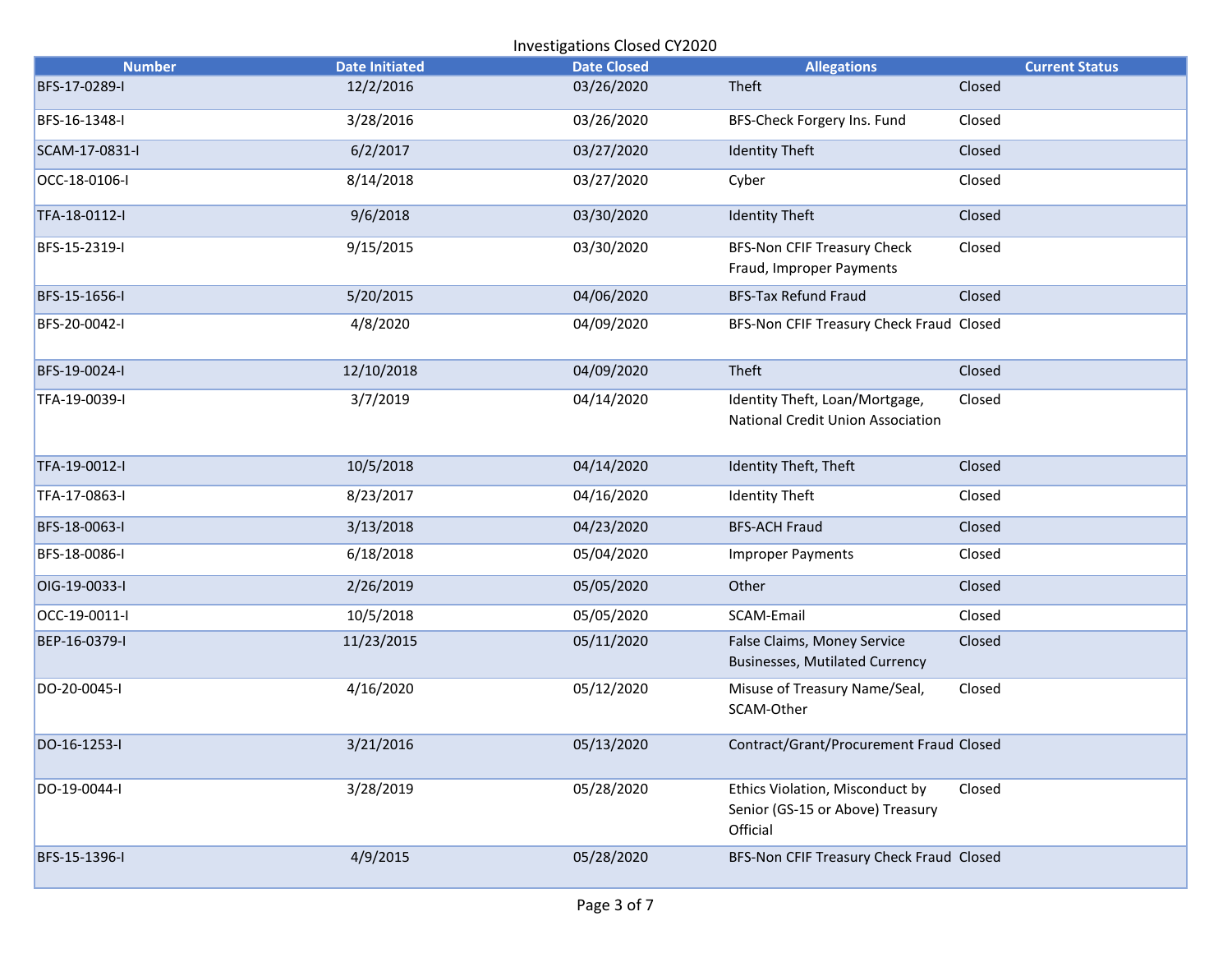| <b>Investigations Closed CY2020</b> |                       |                    |                                                                                                             |                       |  |
|-------------------------------------|-----------------------|--------------------|-------------------------------------------------------------------------------------------------------------|-----------------------|--|
| <b>Number</b>                       | <b>Date Initiated</b> | <b>Date Closed</b> | <b>Allegations</b>                                                                                          | <b>Current Status</b> |  |
| CYBER-16-0876-I                     | 2/9/2016              | 06/08/2020         | Cyber                                                                                                       | Closed                |  |
| BFS-19-0022-I                       | 11/14/2018            | 06/08/2020         | <b>BFS-Non CFIF Treasury Check</b><br>Fraud, Other                                                          | Closed                |  |
| CYBER-15-1093-I                     | 3/2/2015              | 06/10/2020         | Cyber                                                                                                       | Closed                |  |
| USM-18-0016-I                       | 10/31/2017            | 06/11/2020         | 5 CFR 2635.705 Use of Official Time Closed                                                                  |                       |  |
| BFS-18-0039-I                       | 1/8/2018              | 06/15/2020         | Fake Bonds/Promissory Notes,<br>False Claims, SCAM-Sovereign<br>Citizen-Misuse of Treasury<br>Name/Seal/RTN | Closed                |  |
| DO-20-0026-I                        | 1/24/2020             | 06/16/2020         | 5 CFR 2635.501 Impartiality in<br><b>Performing Official Duties</b>                                         | Closed                |  |
| BFS-17-0841-I                       | 7/13/2017             | 06/23/2020         | Theft                                                                                                       | Closed                |  |
| SCAM-18-0088-I                      | 6/21/2018             | 07/06/2020         | SCAM-Impersonating a Treasury<br>Official                                                                   | Closed                |  |
| USM-15-0212-I                       | 7/10/2020             | 07/10/2020         | <b>Mutilated Currency</b>                                                                                   | Closed                |  |
| OCC-17-0175-I                       | 10/27/2016            | 07/10/2020         | Loan/Mortgage                                                                                               | Closed                |  |
| BFS-18-0049-I                       | 2/13/2018             | 07/13/2020         | Bank-Obstruction/OOI/etc., BFS-<br>Tax Refund Fraud, Identity Theft                                         | Closed                |  |
| BFS-17-0815-I                       | 4/14/2017             | 07/13/2020         | SCAM-Sovereign Citizen-Misuse of Closed<br><b>Treasury Name/Seal/RTN</b>                                    |                       |  |
| OFAC-19-0051-I                      | 5/30/2019             | 07/14/2020         | Executive Order 13526 Classified<br>National Security Information,<br>Unauthorized Disclosure-Classified    | Closed                |  |
| BPD-12-2189-I                       | 7/12/2012             | 07/14/2020         | <b>False Claims</b>                                                                                         | Closed                |  |
| BFS-16-1829-I                       | 5/24/2016             | 07/14/2020         | SCAM-Impersonating a Treasury<br>Official, SCAM-Phone                                                       | Closed                |  |
| TFA-18-0110-I                       | 9/6/2018              | 07/16/2020         | <b>Identity Theft</b>                                                                                       | Closed                |  |
| OCC-14-2655-I                       | 8/20/2014             | 07/20/2020         | Bank-Obstruction/OOI/etc.                                                                                   | Closed                |  |
| OIG-20-0006-I                       | 10/2/2019             | 07/27/2020         | Other                                                                                                       | Closed                |  |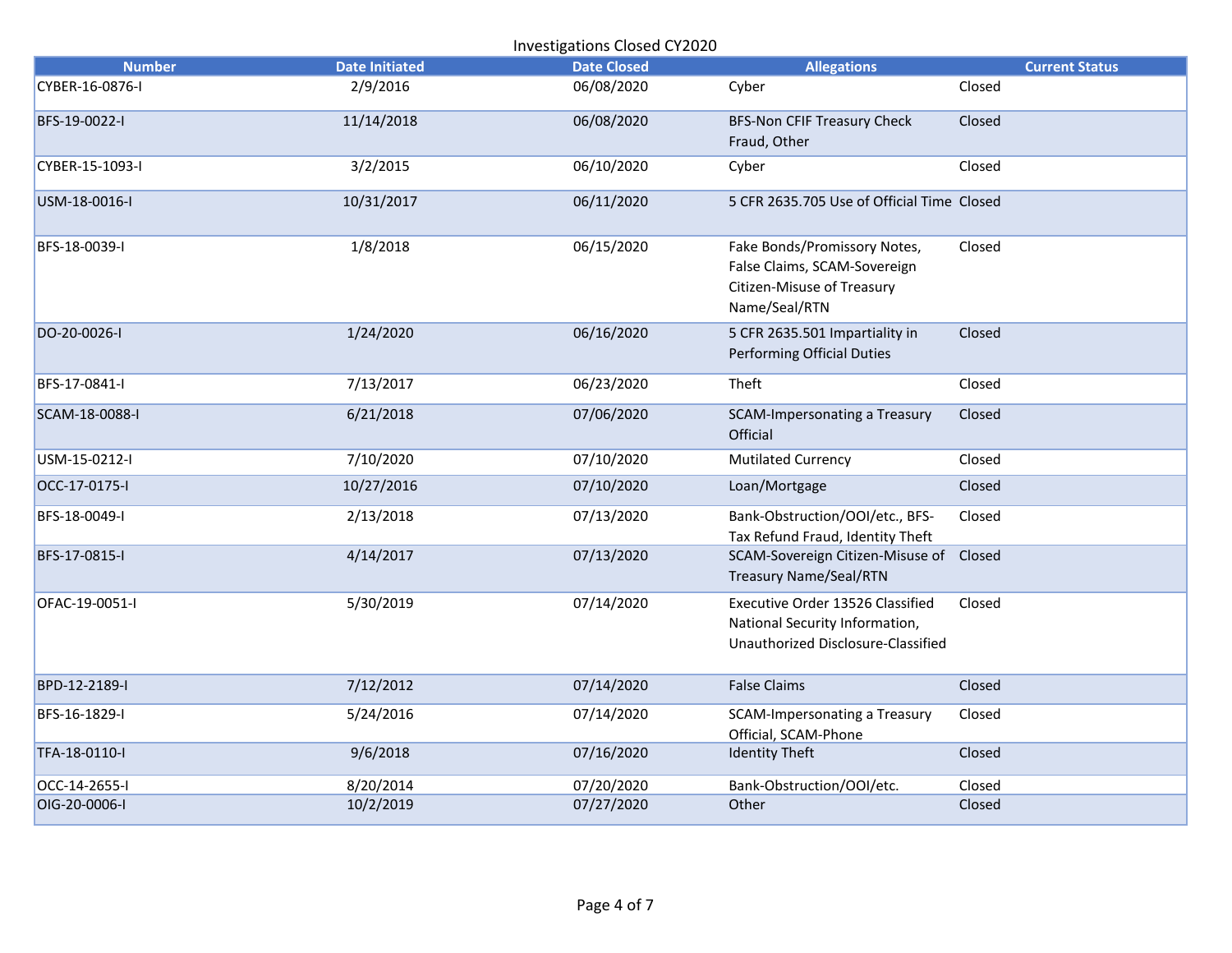| <b>Number</b>    | <b>Date Initiated</b> | <b>Date Closed</b> | <b>Allegations</b>                                                                                                 | <b>Current Status</b> |
|------------------|-----------------------|--------------------|--------------------------------------------------------------------------------------------------------------------|-----------------------|
| USM-20-0038-I    | 4/3/2020              | 07/29/2020         | 31 CFR 0.211 Falsification of official Closed<br>records, 5 CFR 2635.705 Use of<br>official time, False Statements |                       |
| BFS-17-0241-I    | 11/14/2016            | 08/14/2020         | BFS-Non CFIF Treasury Check Fraud Closed                                                                           |                       |
| OIG-20-0007-I    | 10/2/2019             | 08/17/2020         | Other                                                                                                              | Closed                |
| CFIF-11-0400-I   | 12/9/2010             | 08/17/2020         | BFS-Check Forgery Ins. Fund,<br>Identity Theft, Improper Payments,<br>Theft                                        | Closed                |
| CDFI-16-0056-I   | 10/7/2015             | 08/17/2020         | Loan/Mortgage                                                                                                      | Closed                |
| BFS-18-0021-I    | 11/14/2017            | 08/17/2020         | <b>BFS-Non CFIF Treasury Check</b><br>Fraud, Other                                                                 | Closed                |
| USM-20-0027-I    | 1/27/2020             | 08/27/2020         | Law Enforcement Misconduct                                                                                         | Closed                |
| USM-20-0019-I    | 12/20/2019            | 08/27/2020         | Law Enforcement Misconduct                                                                                         | Closed                |
| FinCEN-19-0042-I | 3/13/2019             | 08/27/2020         | Misconduct by Senior (GS-15 or<br>Above) Treasury Official                                                         | Closed                |
| DO-19-0057-I     | 07/30/2019            | 08/31/2020         | Misconduct by Senior (GS-15 or<br>Above) Treasury Official, Other                                                  | Closed                |
| DO-17-0874-I     | 9/20/2017             | 08/31/2020         | Misconduct by Senior (GS-15 or<br>Above) Treasury Official                                                         | Closed                |
| BFS-20-0055-I    | 6/9/2020              | 08/31/2020         | BFS-ACH Fraud, BFS-Do Not<br>Pay.Gov                                                                               | Closed                |
| BFS-16-2143-I    | 6/23/2016             | 08/31/2020         | BFS-Non CFIF Treasury Check Fraud Closed                                                                           |                       |
| BEP-20-0050-I    | 5/9/2020              | 08/31/2020         | <b>Bank Secrecy Act/Anti-Money</b><br>Laundering                                                                   | Closed                |
| OIG-20-0023-I    | 1/10/2020             | 09/02/2020         | Bank Secrecy Act/Anti-Money<br>Laundering, Contract Fraud, False<br>Claims, False Statements                       | Closed                |
| BEP-20-0009-I    | 10/8/2019             | 09/02/2020         | 5 CFR 735.203 Conduct Prejudicial Closed<br>to the Government, Theft                                               |                       |
| DO-16-1558-I     | 4/21/2016             | 09/03/2020         | Misconduct by Senior (GS-15 or<br>Above) Treasury Official                                                         | Closed                |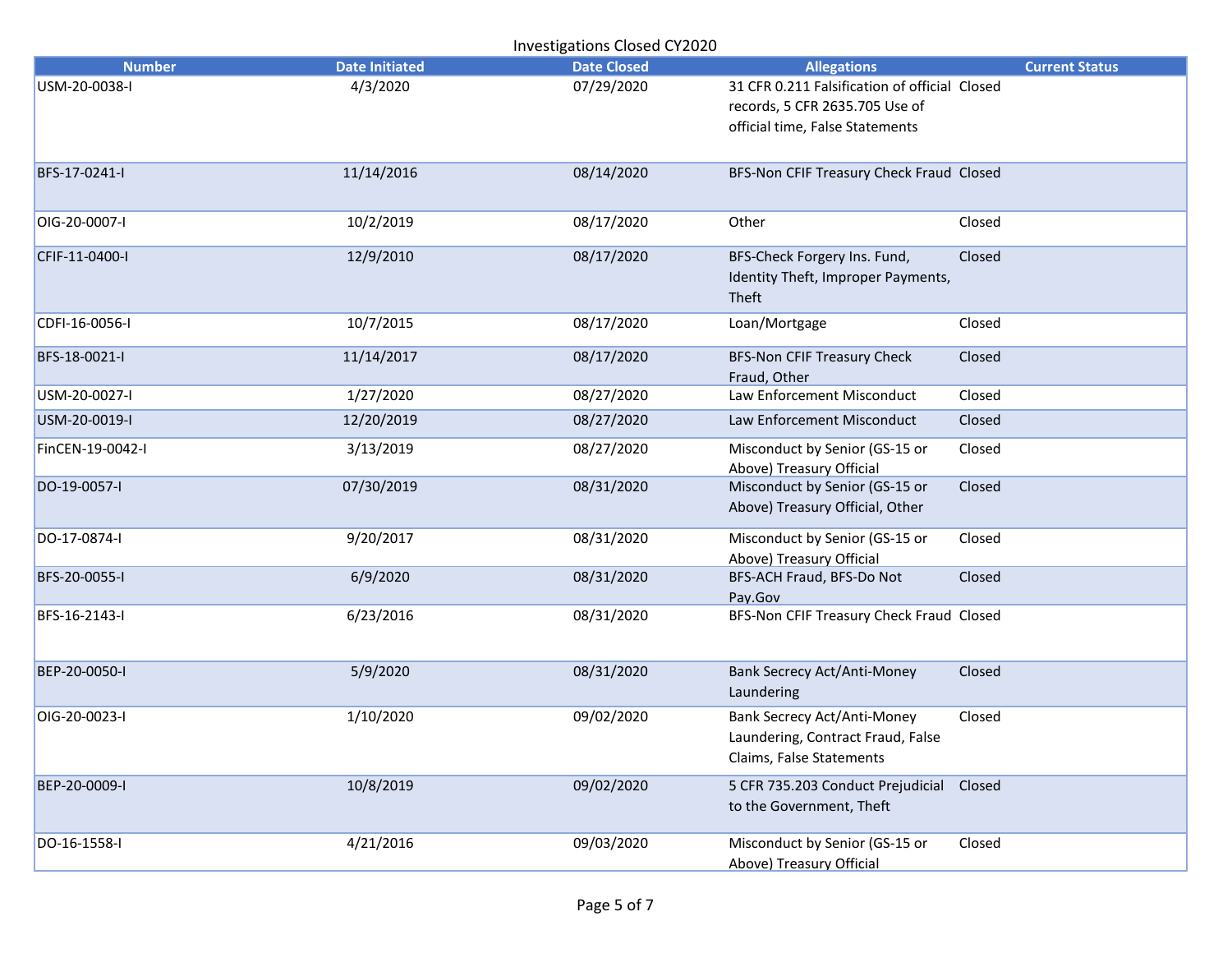| Investigations Closed CY2020 |                       |                    |                                                                                                                                                                       |                       |  |
|------------------------------|-----------------------|--------------------|-----------------------------------------------------------------------------------------------------------------------------------------------------------------------|-----------------------|--|
| <b>Number</b>                | <b>Date Initiated</b> | <b>Date Closed</b> | <b>Allegations</b>                                                                                                                                                    | <b>Current Status</b> |  |
| OCC-17-0833-I                | 6/12/2017             | 09/14/2020         | Bank-Obstruction/OOI/etc.                                                                                                                                             | Closed                |  |
| BFS-17-0853-I                | 7/31/2017             | 09/17/2020         | <b>BFS-ACH Fraud</b>                                                                                                                                                  | Closed                |  |
| DO-19-0058-I                 | 08/16/2019            | 09/24/2020         | 5 CFR 735.203 Conduct Prejudicial<br>to the Government                                                                                                                | Closed                |  |
| TTB-20-0061-I                | 7/1/2020              | 09/25/2020         | 31 CFR 0.209 Disclosure of records  Closed<br>or information, Other,<br>Unauthorized Disclosure-Non-<br>Classified                                                    |                       |  |
| CYBER-16-0088-I              | 10/13/2015            | 09/28/2020         | Cyber                                                                                                                                                                 | Closed                |  |
| BFS-18-0055-I                | 2/23/2018             | 09/30/2020         | Identity Theft, Improper Payments, Closed<br>Theft                                                                                                                    |                       |  |
| SIGTAR-19-0060-I             | 8/27/2019             | 10/07/2020         | Loss of Equipment, Other                                                                                                                                              | Closed                |  |
| OIG-20-0005-I                | 10/2/2019             | 10/07/2020         | Gulf Coast Restoration, Other                                                                                                                                         | Closed                |  |
| OIG-20-0004-I                | 10/2/2019             | 10/07/2020         | Cyber, Other                                                                                                                                                          | Closed                |  |
| OIG-20-0003-I                | 10/2/2019             | 10/07/2020         | BFS-ACH Fraud, BFS-Check Forgery Closed<br>Ins. Fund, BFS-Do Not Pay.Gov, BFS-<br>Non CFIF Treasury Check Fraud,<br>BFS-Tax Refund Fraud, Improper<br>Payments, Other |                       |  |
| OIG-20-0002-I                | 10/2/2019             | 10/07/2020         | Other                                                                                                                                                                 | Closed                |  |
| OIG-20-0001-I                | 10/2/2019             | 10/07/2020         | Money Service Businesses, Other                                                                                                                                       | Closed                |  |
| UST-20-0053-I                | 6/3/2020              | 10/08/2020         | <b>CARES Act-Tribal</b>                                                                                                                                               | Closed                |  |
| UST-20-0048-I                | 5/7/2020              | 10/13/2020         | <b>CARES Act-Tribal</b>                                                                                                                                               | Closed                |  |
| UST-20-0049-I                | 5/7/2020              | 10/23/2020         | <b>CARES Act-Tribal</b>                                                                                                                                               | Closed                |  |
| TFA-18-0105-I                | 8/7/2018              | 10/23/2020         | <b>Identity Theft</b>                                                                                                                                                 | Closed                |  |
| OIG-20-0030-I                | 2/10/2020             | 10/23/2020         | <b>Bank Secrecy Act/Anti-Money</b><br>Laundering                                                                                                                      | Closed                |  |
| DO-13-1729-I                 | 6/20/2013             | 10/26/2020         | Other, Theft                                                                                                                                                          | Closed                |  |
| BFS-20-0068-I                | 8/6/2020              | 10/28/2020         | <b>BFS-Treasury Direct</b>                                                                                                                                            | Closed                |  |